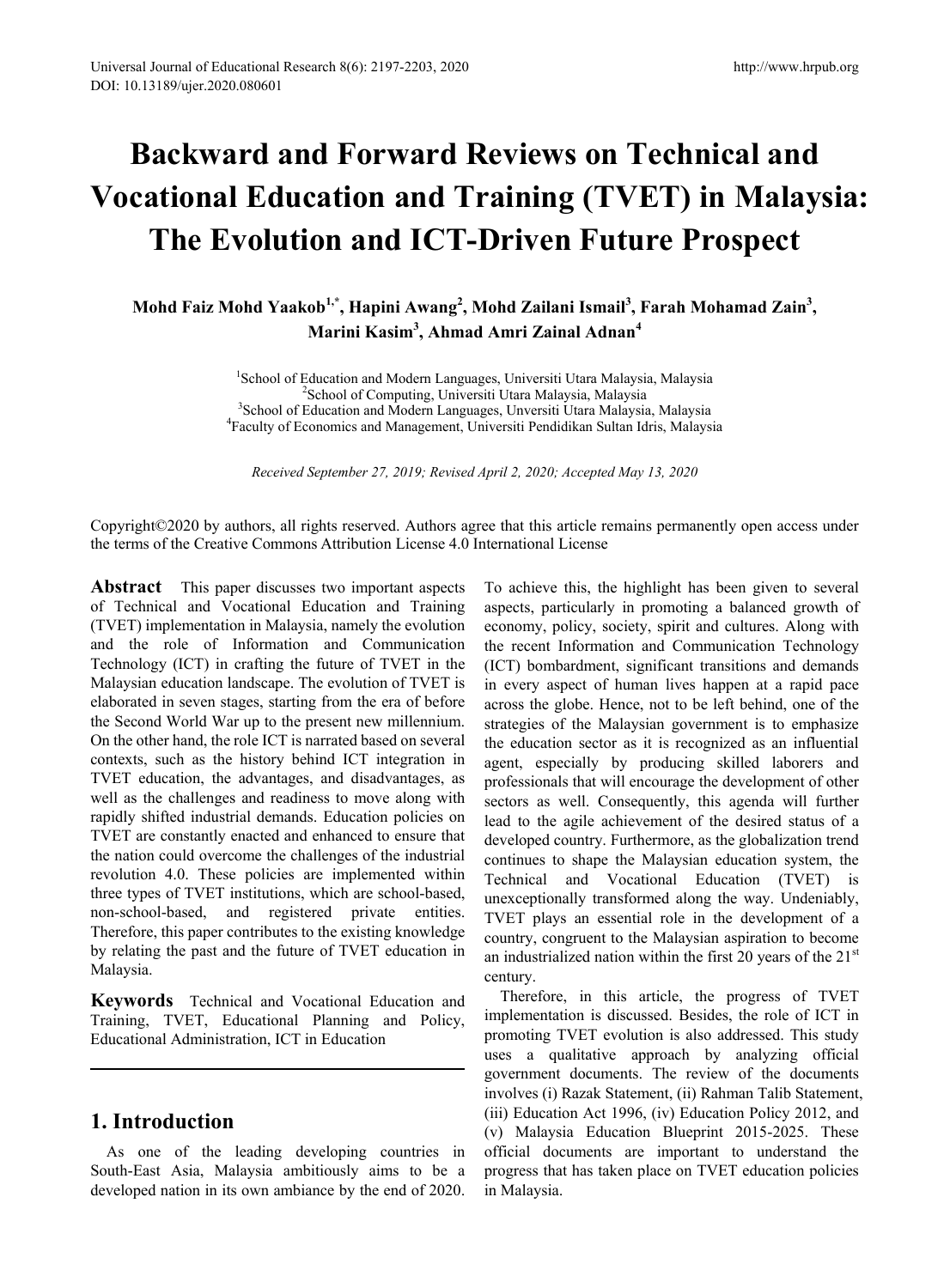# **2. Research Methodology**

This study uses a qualitative study by analyzing official government documents. The review of the documents involves (i) Razak Statement (ii) Rahman Talib Statement (iii) Education Act 1996, (iv) Education Policy 2012 (v) Malaysia Education Blueprint 2015-2025. These official documents are important to understand the developments that have taken place on TVET education policies in Malaysia.

# **3. The Evolution of TVET**

Tracing back through the history lane, the TVET in Malaysia was introduced in 1964 under the Technical Management Department, which is currently known as the Technical and Vocational Education Division. The main objective of TVET is to prepare students towards the real industrial environments as well as to reinforce the government's efforts to strengthen the policy of industrial-based economy. In addition, to increase the number of highly skilled manpower and to enhance the technology needed in manufacturing and industrial sectors, the Ministry of Education, Malaysia (MOE) has taken significant action in 1995 by enacting the Technical Manpower Improvement Action Plan. Therefore, based on what is stated in the above-mentioned action plan, it is important to reconsider the historical development of technical and vocational education in Malaysia. In light of this, the evolution of TVET in the country can be divided into seven stages:

- i) Before the Second World War (1900-1940)
- ii) During the Japanese occupation (1941-1945)
- iii) After the Second World War (1945-1957)
- iv) At the beginning of Independence (1957-1969)
- v) In 1970 to1990
- vi) In 1990 to 2000
- vii) In the year 2000 to present

#### **3.1. Before the Second World War (1900-1940)**

In the early 1900s, there was no basis for technical and vocational education in Malaysia [formerly known as Malaya]. Realizing the weaknesses and shortages of the skilled and semi-skilled workforce at the time, the British government had set up a Lemon Committee in 1918. This initiative was aimed at establishing technical and industrial education for the Straits Settlements [1]. Prior to this, the Teacher Technical School was established in 1906 in Kuala Lumpur as a training institution of special technicians who worked for the Public Works and Railways Department. Later, in 1942, this technical school was upgraded to a technical college, and presently it is known as Universiti Teknologi Malaysia.

Meanwhile, the turning point only appeared in 1925, when a committee, The Winsted Committee on Industrial and Technical Education, was set up to initiate vocational training. As a result, four craftsmanship schools have been set up with the primary aim of providing alternative education for underprivileged primary school students. Within three years of vocational courses in the schools, the students were expected to equip themselves before jumping into real industrial sectors. Accordingly, among the courses offered were elementary mechanical engineering, electrical engineering, and wood crafting.

#### **3.2. During the Japanese Occupation (1941-1945)**

During this phase, the country's education system was unchanged, similar to the era before the Second World War. The only difference is the domination of the Japanese army over the country's economy. Nonetheless, the technical and vocational schools continue to provide education and training to Malaysian students and workers in particular vocational fields.

### **3.3. After the Second World War (1945-1957)**

After five years of occupation, the Japanese governance in Malaysia has come to an end and was taken back by the British government. Accordingly, the educational system was reviewed, and in 1950, an education figure from England, Barnes Oxford proposed that vocational education in Malaysia should be equipped with a Modern Vocational Secondary Curriculum whereby the priority was given to the subject of Science, Industrial Arts and Home Science [2]. Unfortunately, this proposal was abandoned before it could be implemented due to a lack of funds. In the 1955 elections, the Alliance party was elected to govern and manifested to provide a standardized education system for all citizens. Later, in 1956, the Education Committee was established as reported in Razak Report 1956 [3], in which several important changes in vocational education have been embedded into the national education system, and high priority was given to it [4].

### **3.4. The Beginning of Independence (1957-1969)**

In this era, the Rahman Talib Report [5] has been praised as the Education Act 1961 [6]. Among the recommendations that have been made were the establishment of vocational and technical secondary schools. Furthermore, the government has opened eight carpentry schools in rural areas, which were later converted to village extension schools. However, this initiative received no support and was discarded, as it did not prepare students for the public examination. Next, the Multi-Field Education System was established in 1965 for lower secondary schools. This was followed by the establishment of three technical schools in 1968, with the aim of nurturing students' ability in engineering. Here, the academic subjects were also emphasized in addition to the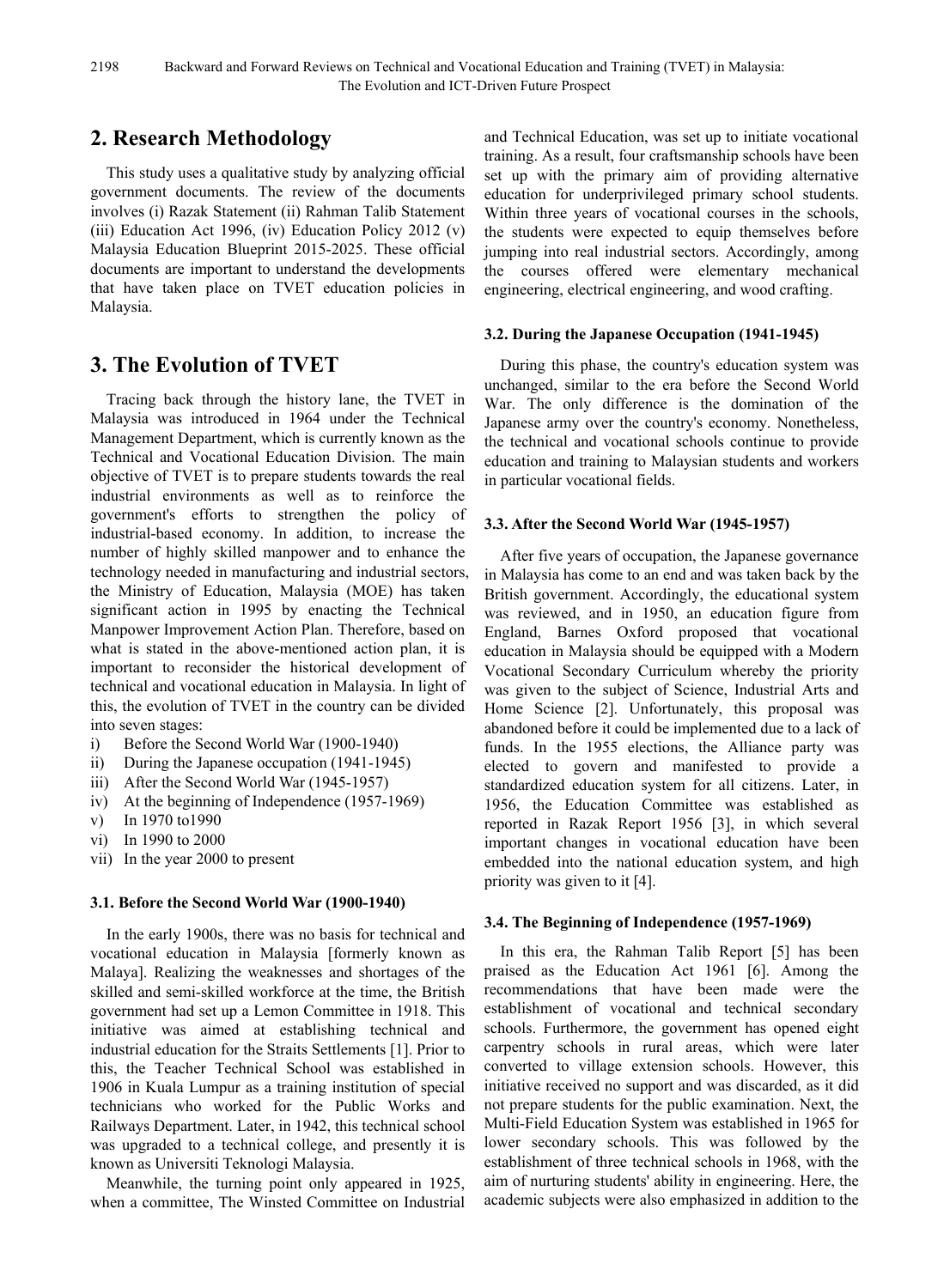technical subjects offered. Examination-oriented education was also introduced that is the Malaysian Certificate of Education (MCE). In this case, the outstanding students would have the opportunity to pursue their studies at either the MARA Technology Institute or other technical colleges.

#### **3.5. In 1970 to 1990**

During this phase, the vision of Malaysian education has extended from solely focusing on eliminating illiteracy to an education that is driven by national economic goals. Thus, within 1970-1989, several more technical and vocational secondary schools were established. The philosophy behind this was to accommodate the demand of students who are interested in the vocational education system. In parallel, the polytechnic institutes were also growing in numbers.

#### **3.6. In 1990 to 2000**

In the 1990s, the demand for technical and vocational schools has increased. The positive consciousness among the society towards this alternative stream of education has contributed to this increment of demand, which has gone beyond academic achievements. This was proved by the statistic during this era that has demonstrated a rising number of enrollment applications, from the weak or excellent Lower Certificate of Education (LCE) graduates. Henceforth, the competition also became tougher. Moreover, two main factors have been identified to this phenomenon, which are (i) the awareness of the importance of technical and vocational education in supporting the nation's vision towards industrialization, and (ii) higher demand for employment. Therefore, the MOE has redefined their vocational education's goals so that any shortcomings would be catered. In light of this, two major divisions have been introduced by the government, namely technical education and vocational education. Technical education aimed to provide students who were keen to further studies on engineering at the upper secondary level, up to the higher education institutions. The objective of technical education was to provide a balanced mixture of mainstream as well as science and technology education. On the other hand, vocational education aimed to provide students who were interested in the vocational fields at the upper secondary level. In like manner, the courses offered allowed students to gain basic vocational knowledge and skills as a preparation to be a skilled or semi-skilled industrial workforce. Following that, in 1995, several changes were made in the vocational education system, including restructuring and rebranding 69 Vocational Secondary Schools (SVM's), which are currently known as Technical Schools (SMTs).

#### **3.7. In the Year 2000 to Present**

Since the beginning of the new millennium, vocational education has undergone constant changes in terms of its structure and curriculum. This is in line with the vision of MOE to provide up-to-date training that meets the needs of skilled human resources in Malaysia. As for TVET students, the importance of mastering skills in a specific area is unquestionable. Recognizing this, the transformation of the vocational education curriculum is carried out to provide greater opportunities for students who are inclined and capable in the technical field to pursue higher education. Coherent to the current demands, the Technical Education Department has revised the vocational curriculum. The review takes into account the current industrial needs, which is vital to equip vocational education graduates with proper skills, whether in the field of engineering, economy, agriculture, or service sectors.

To cope with the rapid transformation of the country's industrial orientation that has shifted from 'labor-intensive' to 'capital-intensive', the use of technology is unavoidable. This leads to the greater requirement of skilled, scientifically trained, and technically knowledgeable manpower to embark on the operation. In the meantime, the vocational education transformation to TVET was fully implemented since 2013, which makes this stream no longer considered a second-class education. Instead, it is now generally accepted as an alternative with an equal prospect as mainstream education. This has been positively accepted, resulting in an accretion number of admissions, year by year. Today, TVET continues to receive serious attention from the government through the 11th Malaysian Plan (RMK-11) that will secure the possibility of Malaysia to become a high-income nation [7]. Furthermore, this agenda is supported in the Malaysian Education Blueprint 2015-2025 (Higher Education) that emphasizes the foundation of TVET to achieve sustainable industrial-based job opportunities and boost-up the country's economy [8].

### **4. The Development of TVET**

The development and implementation of TVET in Malaysia occur in three different landscapes, as discussed below.

#### **4.1. School-based TVET**

There are two types of school-based TVET. First, the TVET is implemented as insertions or additions to the core subjects in comprehensive and mainstream secondary schools. The vocational subjects are offered as elective subjects that require students to choose them according to their interests and abilities. Additionally, some optional vocational subjects are offered primarily for those who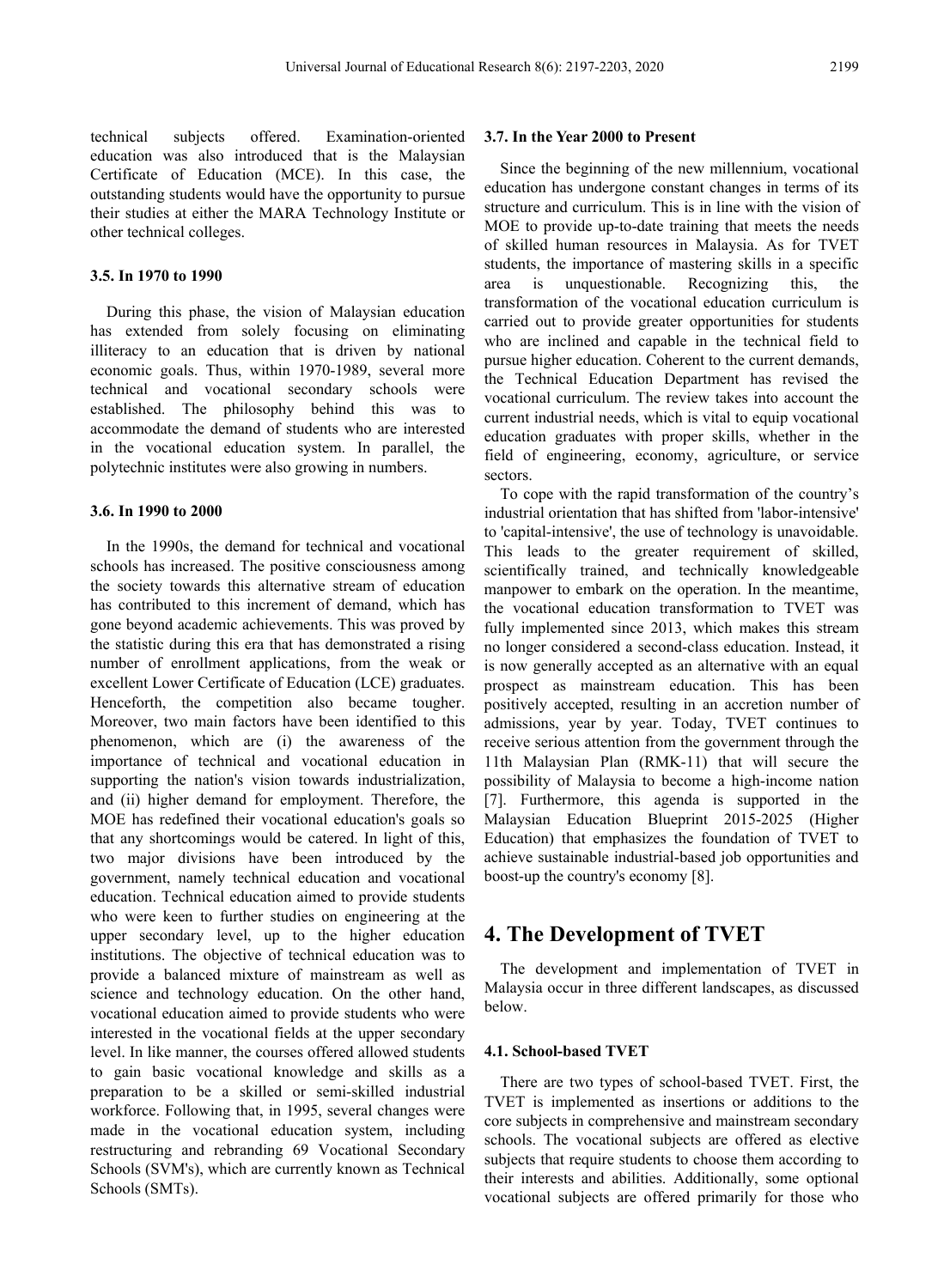have no tendency towards the academic subjects. Second, TVET is also implemented comprehensively through special vocational and technical schools. These secondary schools are established as special academic schools, focusing on TVET. Presently, the vocational schools have been rebranded to Vocational College.

#### **4.2. Non-School-Based TVET**

Besides the school-based TVET, several other institutions and centers are operated by multiple ministries and agencies such as MARA, Ministry of Youth and Sports, Ministry of Human Resources, and Ministry of Higher Education, especially for youths who have partly or fully completed secondary education. In light of this, the implementation can vary in terms of duration, modules, and courses, whereby these criteria will determine its implementation mode, whether as short or long courses that take up to three years to complete. At the end of the training, the graduates will be awarded the TVET certificates by their respective institutions.

# **5. The Importance of TVET**

In this article, five main importance of TVET in shaping Malaysian educational landscape has been highlighted, as follows. First, TVET has been proved to increase the nation's productivity. In this sense, it can be assumed that the skills acquired during TVET training will facilitate the workers to quickly adapt themselves to the industrial environment. Consequently, with that capability, less time would be consumed for industrial training, and thus, the workers would be more productive and able to produce more with comparatively limited efforts. Productivity also relies on the level of teamwork. This is the part where the advantages of TVET graduates become visible as they are trained to effectively and efficiently work in a team. Second, TVET also contributes to human capital. A higher level of human capital is required to efficiently operate sophisticated machinery that will increase the rate of return of investment [9]. Investing in physical equipment and machinery is definitely an important growth determinant. Nevertheless, highly skilled workers who can quickly master the technology are equally vital to ensure sustainable production in certain industries. Third, TVET addresses technological challenges. The recent Industrial Revolution 4.0 has changed the way of technology utilization in industrial sectors. As a result, the industrial players nowadays are more towards demanding highly skilled workers to complement their advanced technology. This is making sense as technological changes would bring no competitive advantage if it is not properly operated by highly skilled workers to reap most of the returns from the technological advances [10].

Fourth, TVET deals with changes in work organization. The effective use of skills within the industry depends on the way that work is organized [10]. Organizational changes and work practices in high-performance industries are closely related to how human capital is managed. For instance, self-managed work teams, multi-skilling, job rotations, cross-training, and dissemination of decisions are among the usual circumstances that can occur in any organization. In such a manner, the technical skills could be the treasure value-added of an employee, besides those that are normally required in traditional organizations [9]. Finally, TVET addresses trade openness, competition and Direct Foreign Investment (DFI). In the era of globalization, skills and non-regional-based resources determine industrial competitiveness [10]. Globalization creates capital flows, generates turn, and establishes demands of skilled laborers. As a consequence, the lack of highly skilled laborers could impede the flow of DFI to certain countries.

# **6. The Stimulating Role of ICT in TVET Implementation**

Over the past few decades, the world has seen a stunning transformation on the way education was disseminated. Along with the advancement of technology, face-to-face and physical gatherings are no longer becoming a requirement for teaching and learning to happen. As in the case of Malaysia, distance learning has started to take place since 1980; with the preferred mode of delivery was paper-based due to very limited access to the Internet at that moment. Approximately ten years later, the demand for Web-based learning has increased dramatically, caused by difficulties of public universities in handling the escalation of student enrollment [11]. Ironically, this has marked the beginning of the era of ICT in the Malaysian education system, which was also boosted by the increasing availability of Internet access across the nation. The phenomenon has correspondently impacted TVET implementation worldwide. Since the past decade, ICT and computer-based literacies have been recognized as vital elements that are desperately needed in TVET education during this digital age [12], [13]. In fact, ICT integration has been identified by UNESCO as one of the emphasized initiatives to be applied to improve the quality of teaching and learning in TVET education [14], [15]. Past researchers agree that ICT could be a powerful tool to support teaching and learning in TVET education, especially when it is combined with proper pedagogical foundations [11], [12], [16]. Indeed, the vital role of ICT in TVET implementation has been evidenced as a critical key to global competitiveness around the world [17], [18].

In the case of Malaysia, the literature from the past ten years has shown that ICT was widely applied for a long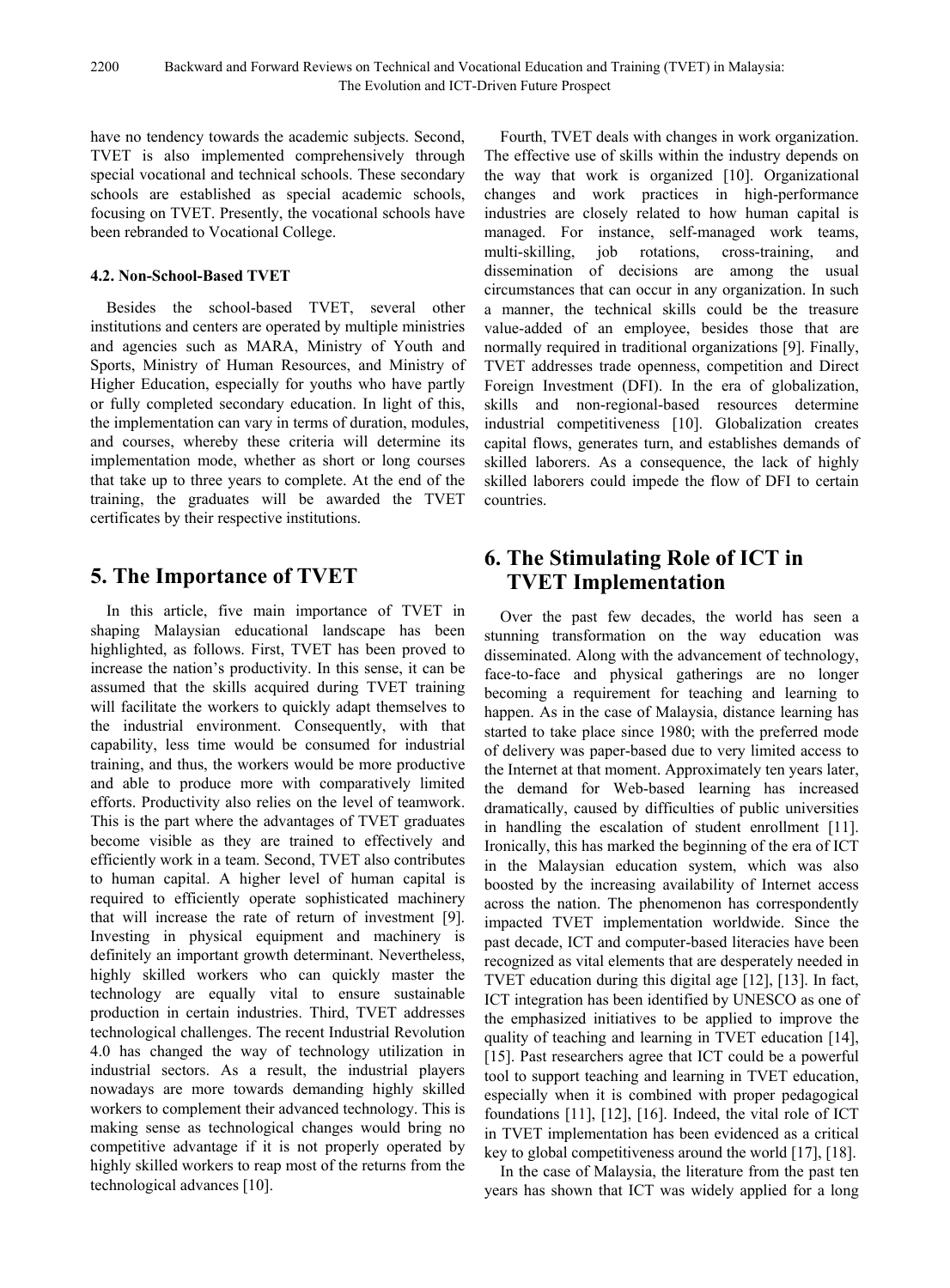time ago in delivering TVET education [12]. However, this positive progress is yet to attain the equivalence of the Malaysian general education sector [19]. Moreover, TVET educators' ICT competencies were found to be at a moderate level, although their attitudes toward ICT were positive [20]. On the other hand, despite this finding, ICT integration into TVET education is theoretically promising and advantageous. Congruent to a rapid expansion of ICT tools and trends, the TVET sectors in Malaysia are expected to obtain fruitful long-term benefits from this assimilation [11]. ICT is useful in both aspects of TVET, namely education management as well as teaching and learning [15]. In terms of education management, ICT is perceived as a tool to remain competitive but, at the same time, cost-effective [11], [16]. Be that as it may, the real bounty of ICT in TVET education lies in its capability to enhance the quality of teaching and learning. This medium allows dynamicity, flexibility, together with fast deliverance of education, and, therefore, improves the quality of TVET's learning outcomes [16], [21]. Moreover, high-end computer technologies, coupled with innovative pedagogical approaches, will enable the teaching and learning of TVET to take place in more satisfactory and engaging ways [12]. For example, using ICT, multiple modes of education is possible to be implemented, such as distance learning or blended learning, which is more student-centered and conveniently instilling high order thinking skills to students [11]. This has been empirically proved by a recent study, which revealed that ICT-based open learning systems facilitated attractive TVET teaching and learning activities through an online learning environment [16]. Additionally, in certain risky cases such as when teaching on power plant safety, using a computerized simulator is comparatively a safer option to be implemented. Similarly, in certain TVET subjects that involve expensive machinery and equipment, the use of ICT tools could provide a cheaper but equally effective teaching method for students. Both of these examples demonstrated how ICT could save time, reduce costs and risks while at the same time retaining the motivation of TVET students. The preceding discussion has confirmed that the implementation of ICT has made TVET education more meaningful, while it enables students and educators to explore the world of industry with ease [20]. The effective ICT integration could help TVET students to perform better by building substantial skills and knowledge in a constant process while preparing them for the natural industrial ecosystems [16]. Meanwhile, along with its speedy advancement, ICT tools are becoming cheaper, accessible, easy to use and interactive, whereby their application in TVET education is expected to produce creative, innovative and industrial-oriented graduates [15], [22]. With all things being considered, it can be inferred that the process of producing quality students will also prepare educators in the new

information age and add value to TVET education systems in general [12], [17], [21], [23].

Turning now to the possibility of improving the adaptability of TVET graduates, it is equally important to note that ICT and technology's growth will continue to challenge the current practices in TVET education [24]. The requirement to master at least basic ICT skills regardless of the industry or the position has appeared since long ago [15]. However, it is expected that within these recent years, this requirement might no longer be valid. In the era of constant technological, economic and social transitions, sticking to a single skill is not a sustainable approach for workers because skills and knowledge could become quickly outdated [11], [23]. Likewise, real industrial ecosystems run significantly parallel to the fast progress of ICT. For instance, the advanced tools such as e-commerce, e-account, and mobile technology have been applied for decades, and recently, the technological trends like the Internet of Things (IoT), data science and cloud computing have taken over to support industrial revolution 4.0 [15]. To cope with the current industrial workforce demand, the TVET syllabus and course contents should not be left behind. In the same way, TVET education should be able to generate industrial-ready, ICT-capable, and skilled-based manpower while at the same time move progressively side-by-side with the evolution of technology [25]–[27]. Unless MOE adopts this, the good reputation of TVET will not be attained, indicating the crucial role of ICT application that should not be under-emphasized during the current digital era [23], [25].

In spite of this, one should take into account that every opportunity comes with challenges. One of the challenges faced by TVET educators is the difficulty of integrating ICT into teaching and learning activities that are not just fun and engaging, but also effective to improve students' performance [12]. Perhaps, this situation occurs due to the nature of Malaysian education that is still examination-oriented. Although TVET has shifted a bit from this path, students are still required to pass academic subjects in addition to the acquired technical and vocational skills. Additionally, as for stakeholders and MOE, challenges that possibly hinder the successful ICT integration can be grouped into a few categories [11], [15]. Firstly, Malaysia, as a developing country, is still facing technological obstacles, especially in providing proper physical facilities and equipment to support ICT integration in TVET education. Secondly, the administration's readiness also includes lack of funds as well as inadequate technical and administrative staff. And finally, Malaysia is also having difficulty in terms of educators' readiness. This includes negative attitudes toward ICT, change resistance, lack of ICT knowledge and skills, as well as lack of moral value implementation.

Challenges that are not well addressed will lead to total failure. This notion applies to all areas, including TVET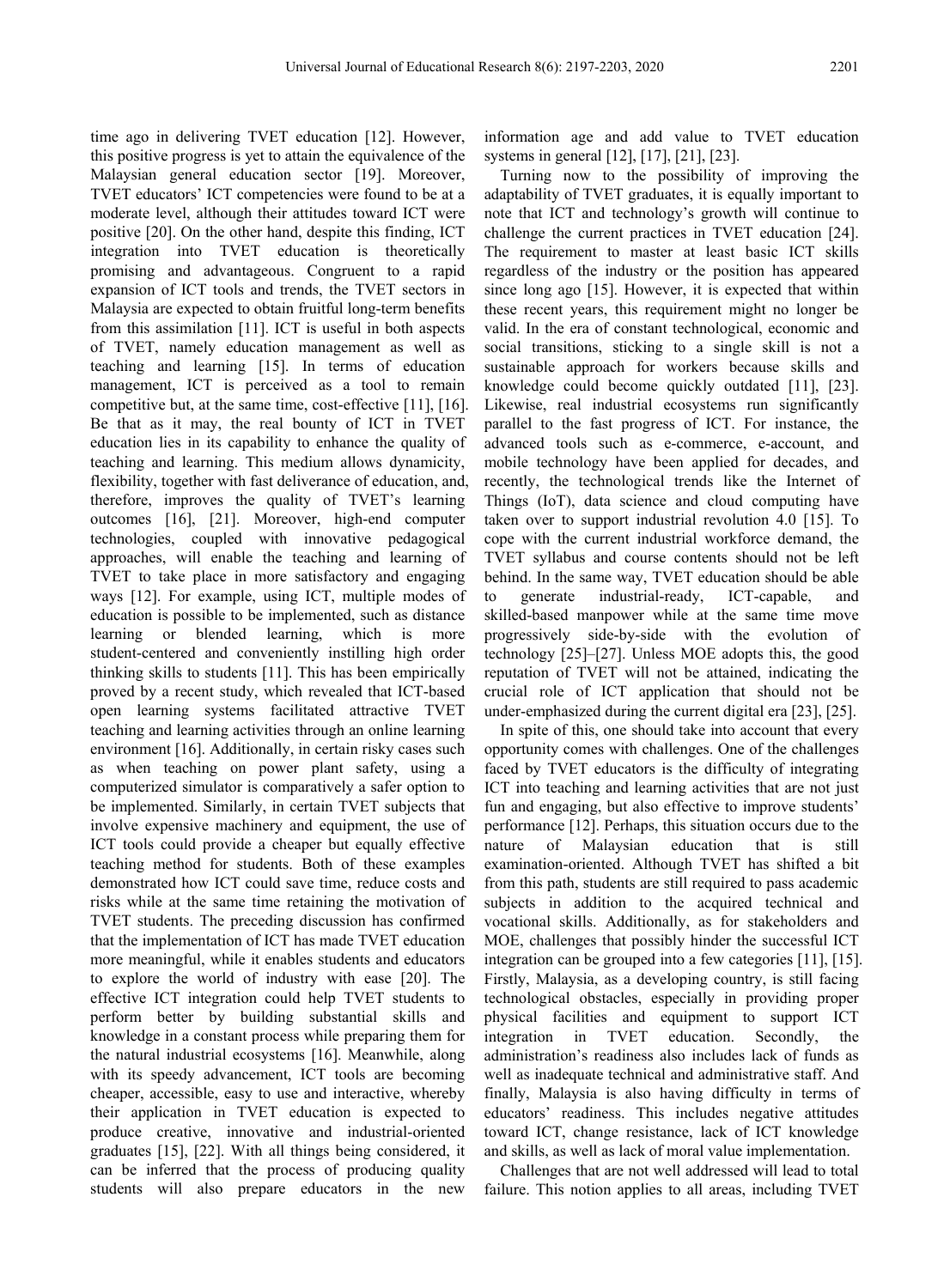education. Therefore, past literature has highlighted several strategies and factors to consider for a successful ICT integration into TVET such as; (i) strategic readiness, (ii) organizational readiness, (iii) pedagogical readiness, and (iv) technical readiness [15], [19], [28]. In terms of strategic and organizational readiness, the example can be related to the aforementioned issue of student performance on general academic subjects. In this sense, the ICT-enabled TVET institutions and courses need to be mainstreamed [29]. This means that the syllabus, course content, and assessment methods should also be transformed from examination-oriented to skill-based assessments. Similarly, any TVET institutions should equip themselves with an adequate fund, technical staff, and administrative staff to support their ICT integration. On the other hand, there are at least two aspects to consider regarding the pedagogical readiness. First, TVET educators as the sources of knowledge should prepare themselves with positive attitudes, knowledge, and skills to ensure the effectiveness of ICT-based content delivery [11], [26]. For example, TVET education is different in some features. Unlike teachers in general education, TVET educator, especially those who are teaching engineering subjects, requires special skills and knowledge on certain ICT tools such as Engineering Computer Aided Drawing and Design (CAD). Similarly, different situations will demand different tools as well as different set knowledge and skills [20]. Meanwhile, the second aspect of pedagogical readiness is teaching preparation. In light of this, a few concerns should be acknowledged by TVET educators, namely consideration of the target group, learning domain, deciding on ICT integration mode, learning theories and instructional design [19]. Last but not least, in terms of technological readiness, Malaysia, as a developing country, is still facing obstacles to providing proper, adequate, and hi-end ICT physical facilities [30]. Nonetheless, this is an important issue for the future survival of TVET education, and thus should be given decent attention. Indeed, to secure the sustainability of TVET education in Malaysia, additional special efforts will be needed from the stakeholders and MOE in providing the best ICT solutions to catch up with the needs of industrial revolution 4.0.

# **7. Conclusions**

TVET education in Malaysia has its own unique challenges that determine the sustainability and future direction of the implementation. Therefore, the current and future challenges need to be addressed properly so that no taxpayers' money would come into a waste. Moreover, with the rapid pace of technological advancement that happens globally, the direction of TVET is certainly not straight and smooth. However, with proper plans and strategies, any upcoming hindrances could be

catered. In today's digital era, the impact of ICT is unavoidable. Therefore, by hook or by crook, TVET education has to catch-up the pace and move along with the requirement of the industrial revolution 4.0. This is to ensure that TVET institutions remain relevant and competitive in supplying skillful, competent, and ICT-literate human resources to the industry. Accordingly, any obstacles, challenges, or hindrances that slow down the momentum should be progressively dealt with. This is the only solution to securing the vision of Malaysia toward achieving the success of every planned education policy. From a philosophical perspective, the past plays an important portrayal of the future. Thus, this paper theoretically contributes to the existing knowledge by relating the past to the future, in contemplation of tailoring the robust TVET prospect in Malaysia.

### **REFERENCES**

- [1] F. Wong Hoy Kee and E. T. Hug, *Education in Malaysia*. Kuala Lumpur: Heinemann, 1975.
- [2] S. Marzuki, "Peranan Pendidikan Vokasional Dalam Pembangunan Sumber Manusia Bagi Mencapai Matlamat Wawasan 2020," *J. Pendidik.*, 2003.
- [3] "Report of the Education Committee (Razak Report)," Kuala Lumpur, 1956.
- [4] Y. Emat, "Cabaran Dan Strategi Pendidikan Teknik Dan Vokasional Ke Arah Mencapai Wawasan 2020," *J. Pendidik.*, vol. 37, no. 8, 1993.
- [5] "Report of the Educational Review Committee (Rahman Talib Report)," Kuala Lumpur, 1960.
- [6] *Education Act Malaysia No. 43 of 1961*. Kuala Lumpur: Malaysian Law Publisher, 1982.
- [7] Unit Perancang Ekonomi, "The Eleventh Malaysia Plan, 2016-2020," Putrajaya, Malaysia.
- [8] Ministry of Education, "Malaysia Education Blueprint 2015-2025," Putrajaya, Malaysia.
- [9] D. N. Ashton and J. Sung, *Supporting Workplace Learning for High Performance Working*. Geneva: The International Labour Organisation, 2002.
- [10] A. L. Booth and D. J. Snower, *Acquiring Skills: Market Failures, Their Symptoms and Policy Responses*. London, UK: Cambridge University Press, 1996.
- [11] Z. A. Rashid, S. Kadiman, Z. Zulkifli, J. Selamat, and M. H. M. Hashim, "Review of Web-Based Learning in TVET: History, Advantages and Disadvantages," *Int. J. Vocat. Educ. Train. Res.*, vol. 2, no. 2, p. 7, 2016.
- [12] M. S. Saud et al., "ICT Application in Vocational and Technical Education and Training (VTET) Institutions in Malaysia," *SEAVERN Journals*, vol. 2, no. 1, 2010.
- [13] Z. Abd Rashid, "Review of Web-Based Learning in TVET: History, Advantages and Disadvantages," *Int. J. Vocat.*